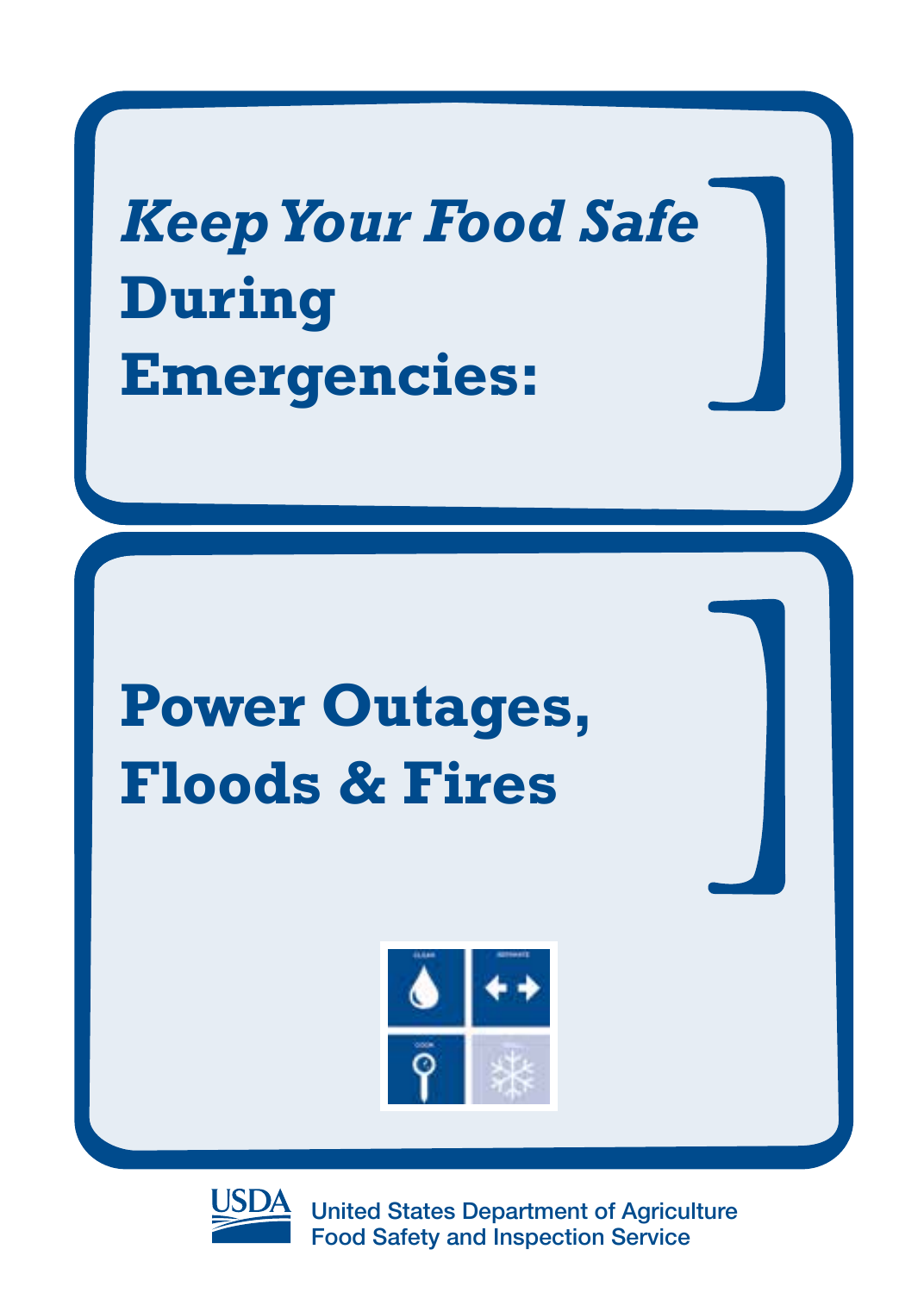## **Power Outages & Food Safety**

### **Plan Ahead**

- $\blacksquare$  Keep an appliance thermometer in both the refrigerator and freezer. Make sure the refrigerator temperature is at 40 °F or below and the freezer is at 0 °F or below.
- Group foods together in both the refrigerator and freezer. This helps foods stay cold longer.
- $\blacksquare$  Keep the freezer full. Fill empty spaces with frozen plastic jugs of water, bags of ice, or gel packs.
- $\blacksquare$  Freeze refrigerated items that you may not need immediately, such as leftovers, milk, and fresh meat and poultry. This will keep them at a safe temperature longer.
- Have a large, insulated cooler and frozen gel packs available. Perishable foods will stay safe in a refrigerator only 4 hours.
- Find out where dry ice and block ice can be purchased.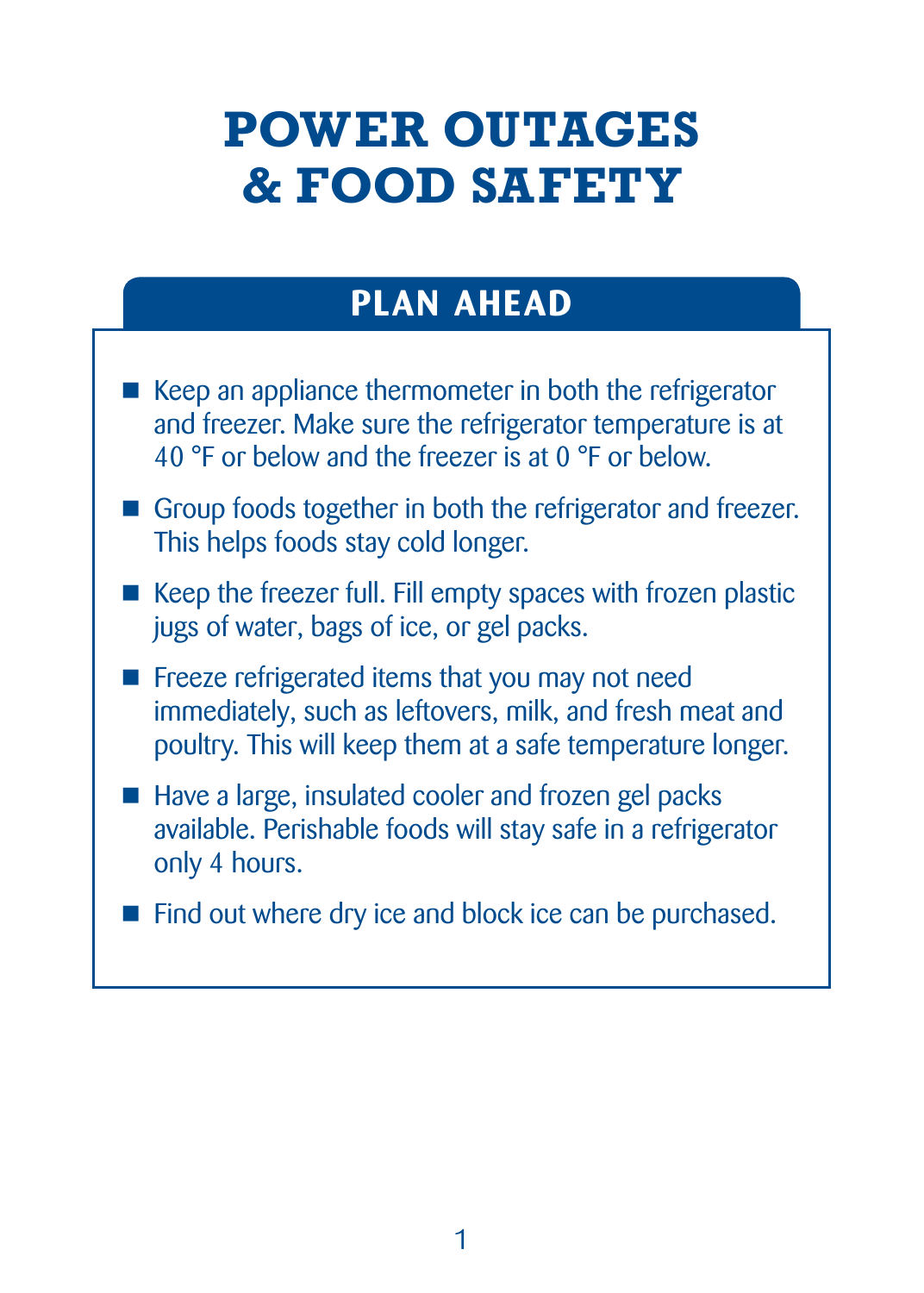## **During a Power Outage**

- E Keep refrigerator and freezer doors closed.
- $\blacksquare$  The refrigerator will keep food safe for up to 4 hours. If the power is off longer, you can transfer food to a cooler and fill with ice or frozen gel packs. Make sure there is enough ice to keep food in the cooler at 40 °F or below. Add more ice to the cooler as it begins to melt.
- $\blacksquare$  A full freezer will hold the temperature for approximately 48 hours (24 hours if it is half full).
- Obtain dry ice or block ice if your power is going to be out for a prolonged period. Fifty pounds of dry ice should hold an 18-cubic-foot freezer for 2 days. **(Caution: Do not touch dry ice with bare hands or place it in direct contact with food.)**
- In freezers, food in the front, in the door, or in small, thin packages will defrost faster than large, thick items or food in the back or bottom of the unit.
- During a snowstorm, do not place perishable food out in the snow. Outside temperatures can vary and food can be exposed to unsanitary conditions and animals. Instead, make ice. Fill buckets, empty milk containers, or cans with water and leave them outside to freeze. Use the homemade ice in your refrigerator, freezer, or coolers.

## **After a Power Outage**

**Never** taste food to determine its safety. **When In Doubt, Throw It Out!**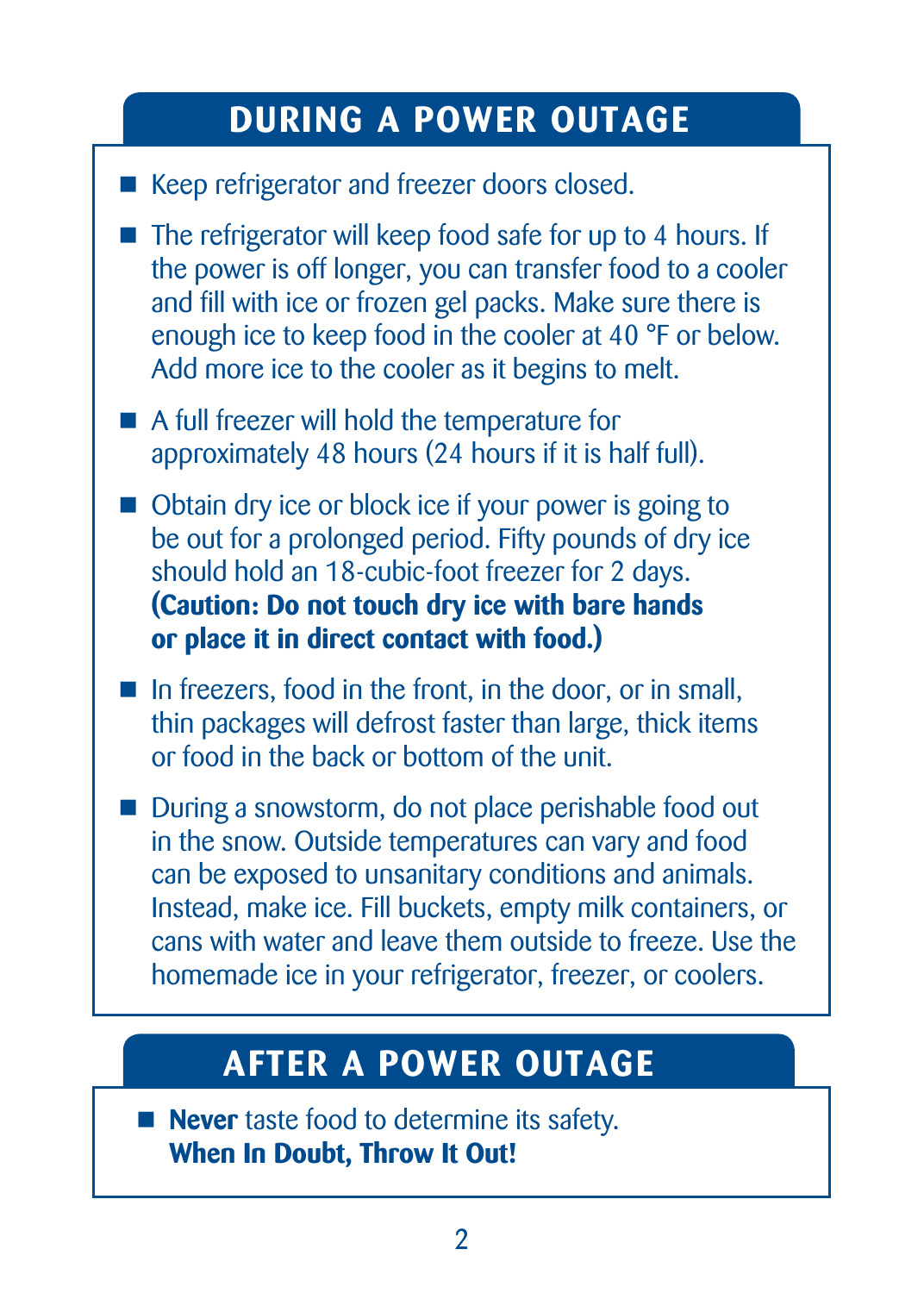## **Refrigerated Foods**

#### **Unsafe Foods**

- $\blacksquare$  Discard the following if your refrigerator has been without power for more than 4 hours:
	- raw, cooked, or leftover meat, poultry, fish, eggs, and egg substitutes;
	- luncheon meat and hot dogs;
	- casseroles, soups, stews, and pizza;
	- mixed salads (i.e., chicken, tuna, macaroni, potato);
	- gravy and stuffing;
	- milk, cream, yogurt, sour cream, and soft cheeses;
	- cut fruits and vegetables (fresh);
	- cooked vegetables;
	- fruit and vegetable juices (opened);
	- creamy-based salad dressings;
	- batters and doughs (i.e., pancake batter, cookie dough);
	- custard, chiffon, or cheese pies;
	- cream-filled pastries; and
	- garlic stored in oil.
- **Discard opened mayonnaise, tartar sauce, and** horseradish if they were held above 50 °F for over 8 hours.
- Discard any foods like bread or salad greens that may have become contaminated by juices dripping from raw meat, poultry, or fish.
- $\blacksquare$  In general, if any food has an unusual odor, color, or texture, **throw it out**.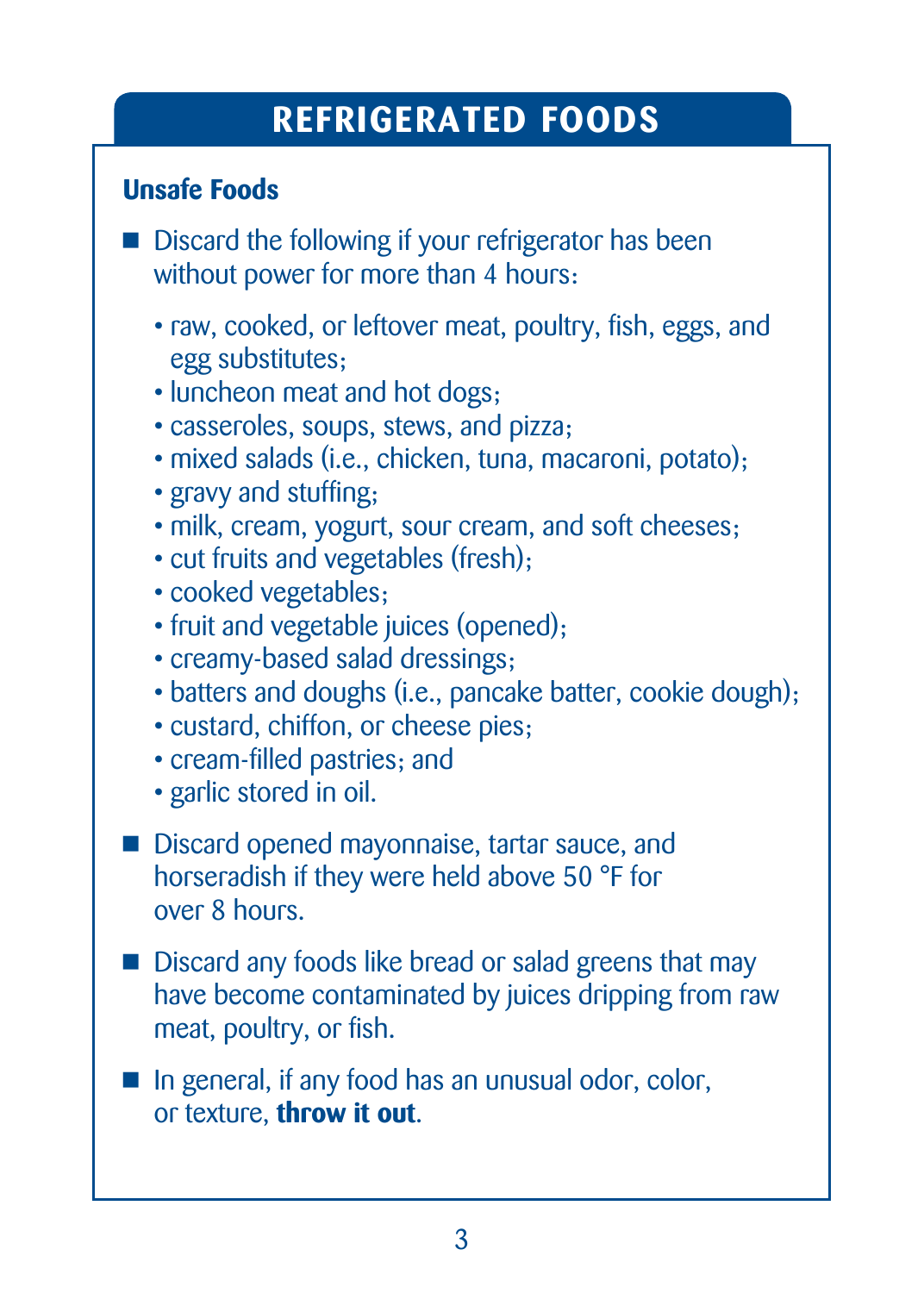## **Safe-to-Eat Foods**

- High-acid foods such as mustard, ketchup, relishes, pickles, non-creamy salad dressings, jams, and jellies; however, they may spoil sooner.
- **Foods that don't actually require refrigeration. These** foods may be used unless they turn moldy or have an unusual odor:
	- whole fruits and vegetables (fresh);
	- fruit and vegetable juices (unopened);
	- dried fruits and coconut;
	- baked goods such as fruit pies, bread, rolls, muffins, and cakes (except those with cream cheese frosting or cream fillings);

llittii

- hard and processed cheeses;
- butter and margarine;
- fresh herbs and spices;
- flour; and
- nuts.

**Butte**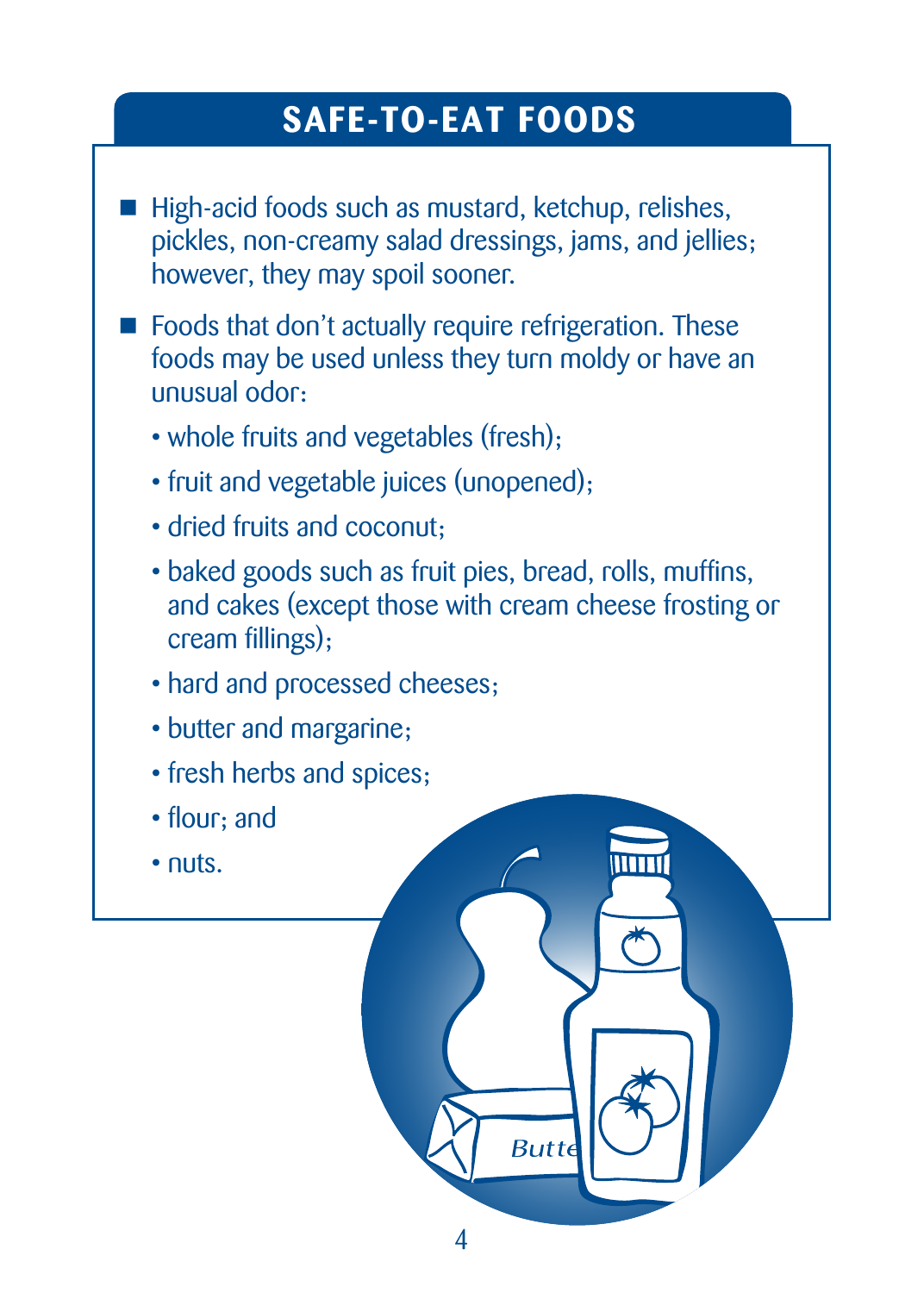## **Frozen Foods**

#### **Safe-to-Eat Foods**

- $\blacksquare$  Frozen foods that have thawed, but still contain ice crystals.
- $\blacksquare$  Foods that have remained at refrigerator temperatures 40 °F or below. They may be safely refrozen; however, their quality may suffer.
- **Example 1** Foods that don't actually need to be frozen. These foods may be used unless they turn moldy or have an unusual odor:
	- dried fruits and coconut;
	- baked goods including fruit pies, bread, rolls, muffins, and cakes (except for those with cream cheese frosting or cream fillings);
	- hard and processed cheeses;
	- butter and margarine;
	- fruit juices; and
	- nuts.

**Never** taste food to determine its safety.

**WHEN IN DOUBT, THROW IT OUT!**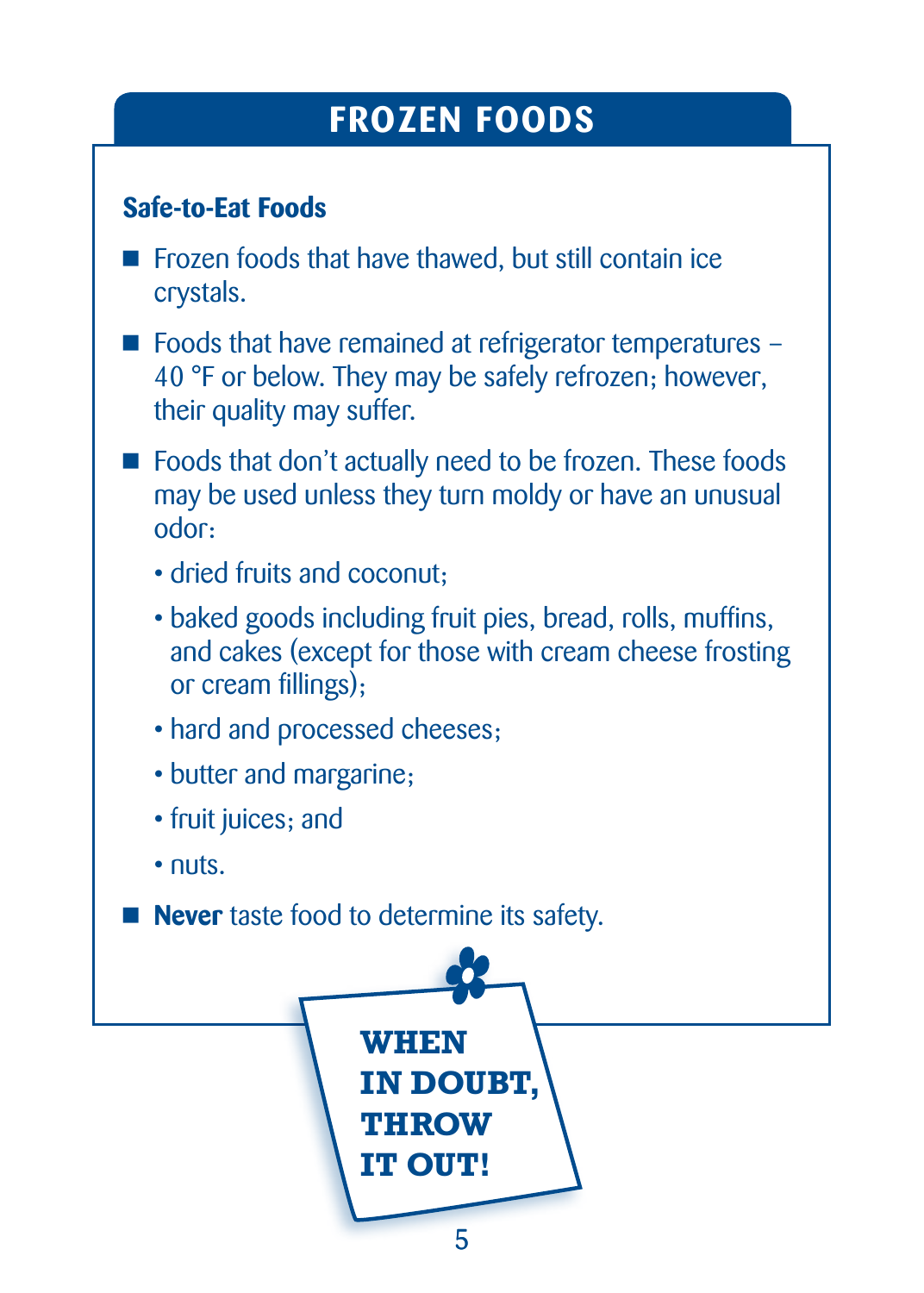## **Removing Odors from Refrigerators and Freezers**

#### **The following steps may have to be repeated several times:**

- **Dispose of any spoiled or questionable food.**
- Remove shelves, crispers, and ice trays. Wash them thoroughly with hot water and detergent. Then rinse with a sanitizing solution of 1 tablespoon of unscented, liquid chlorine bleach per gallon of drinking water.
- Wash the interior of the refrigerator and freezer, including the door and gaskets, with hot water and baking soda. Rinse with a sanitizing solution (see above).
- $\blacksquare$  Leave the door open for about 15 minutes.

#### **If odor remains, try any or all of the following:**

- $\blacksquare$  Wipe the inside of the unit with equal parts of vinegar and water to destroy mildew.
- $\blacksquare$  Leave the door open and allow to air out for several days.
- Stuff the refrigerator and freezer with rolled newspapers. Keep the door closed for several days. Remove the newspaper and clean with vinegar and water.
- **Sprinkle fresh coffee grounds or baking soda loosely in a** large, shallow container in the bottom of the unit.
- $\blacksquare$  Place a cotton swab soaked with vanilla extract inside the freezer. Keep the door closed for 24 hours.
- Use a commercial product available at hardware and houseware stores. Follow the manufacturers' instructions.

Note: If odors still remain, the unit may need to be discarded.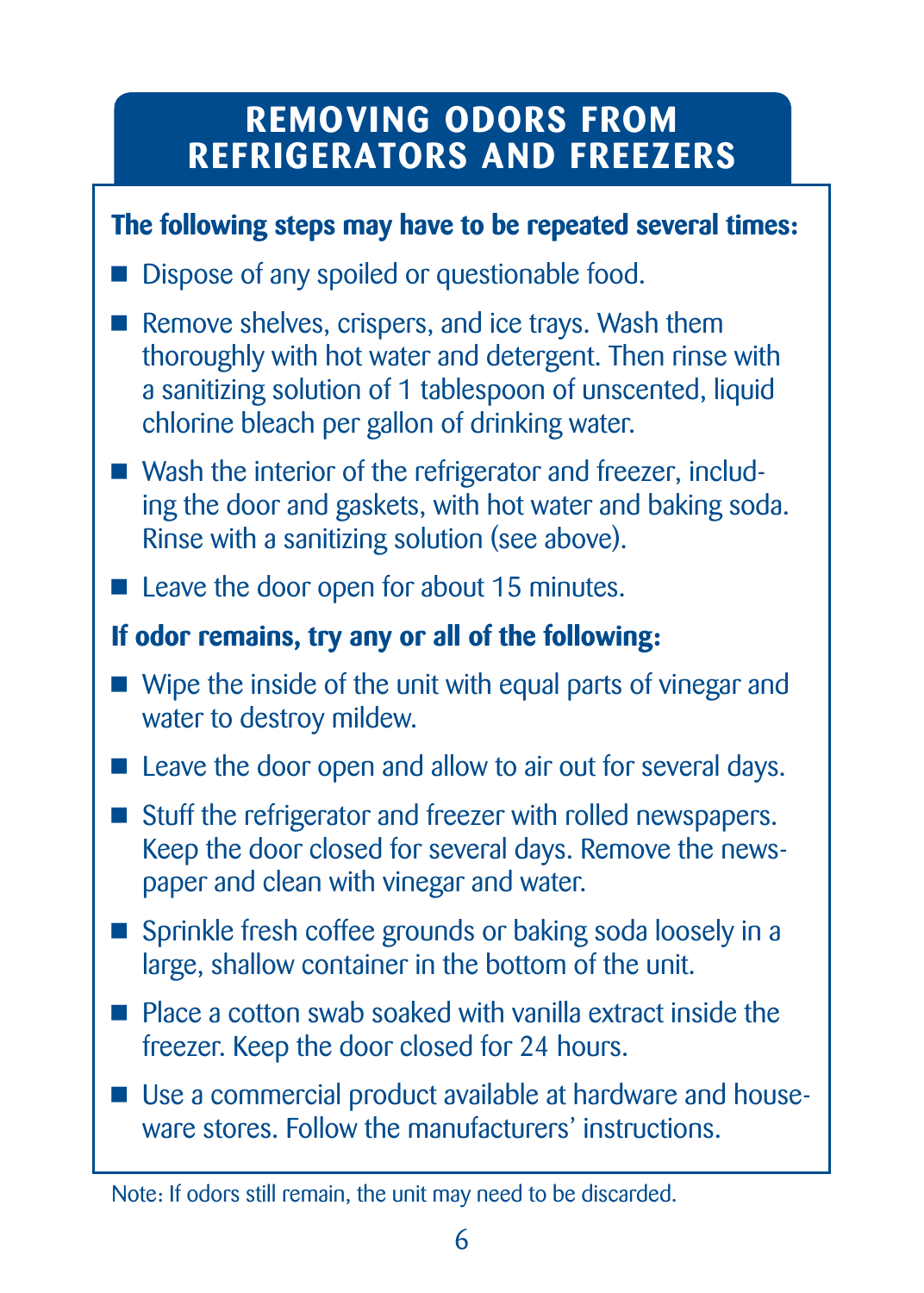## **Flooding & Food Safety**

#### **Plan Ahead**

- If possible, raise refrigerators and freezers off the floor, putting cement blocks under their corners.
- $\blacksquare$  Move canned goods and other foods that are kept in the basement or low cabinets to a higher area.

#### **After a Flood**

- $\blacksquare$  Use bottled drinking water that has not come in contact with flood water.
- $\blacksquare$  Do not eat any food that may have come in contact with flood water.
- **Discard any food that is not in a waterproof container if** there is any chance it may have come in contact with flood water. Food containers that are not waterproof include those with screw-caps, snap lids, pull tops, and crimped caps.
- Also discard cardboard juice/milk/baby formula boxes and home canned foods if they have come in contact with flood waters. They cannot be effectively cleaned and sanitized.
- **Inspect canned foods; discard any food in damaged cans.** Can damage is shown by swelling, leakage, punctures, holes, fractures, extensive deep rusting, or crushing/denting severe enough to prevent normal stacking or opening with a manual, wheel-type can opener.

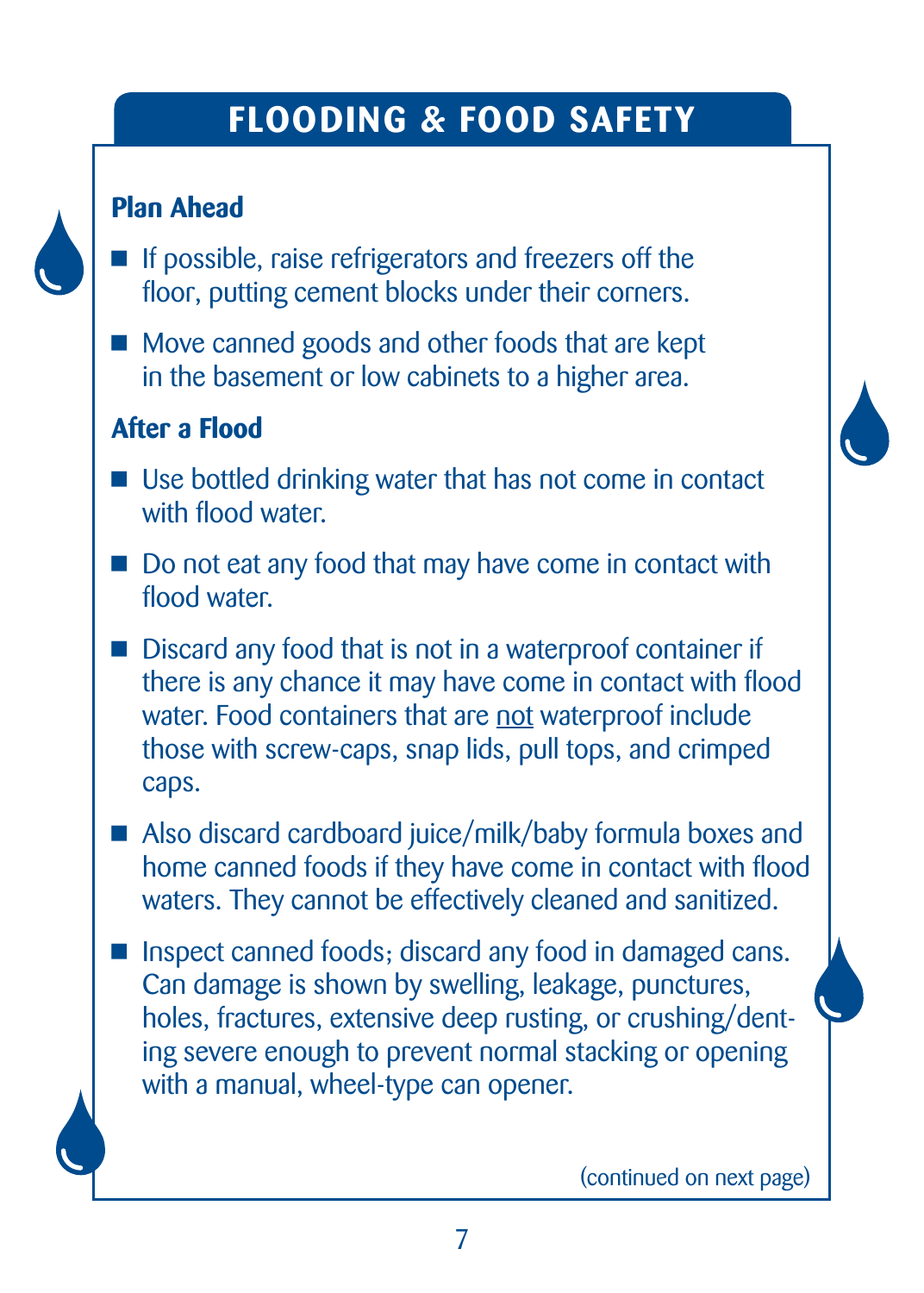## **Flooding & Food Safety (continued)**

- 
- Discard wooden cutting boards, plastic utensils, baby bottle nipples, and pacifiers that may have come in contact with flood waters. There is no way to safely clean them.
- **Thoroughly wash metal pans, ceramic dishes, utensils** (including can openers) with soap and water (hot water if available). Rinse and then sanitize them by boiling in clean water or immersing them for 15 minutes in a solution of 1 tablespoon of unscented, liquid chlorine bleach per gallon of drinking water.
- $\blacksquare$  Thoroughly wash countertops with soap and water (hot water if available). Rinse and then sanitize them by applying a solution of 1 tablespoon of unscented, liquid chlorine bleach per gallon of drinking water. Allow to air-dry.
- Note: If your refrigerator or freezer was submerged by flood waters — even partially, it is unsafe to use and must be discarded.

#### **Salvaging All-Metal Cans & Retort Pouches**

Undamaged, commercially prepared food in all-metal cans and retort pouches (for example, flexible, shelf-stable juice or seafood pouches) can be saved if you do the following:

- 1. Remove the labels if possible. They can harbor dirt and bacteria.
- 2. Thoroughly wash the cans or retort pouches with soap and water (use hot water if available).



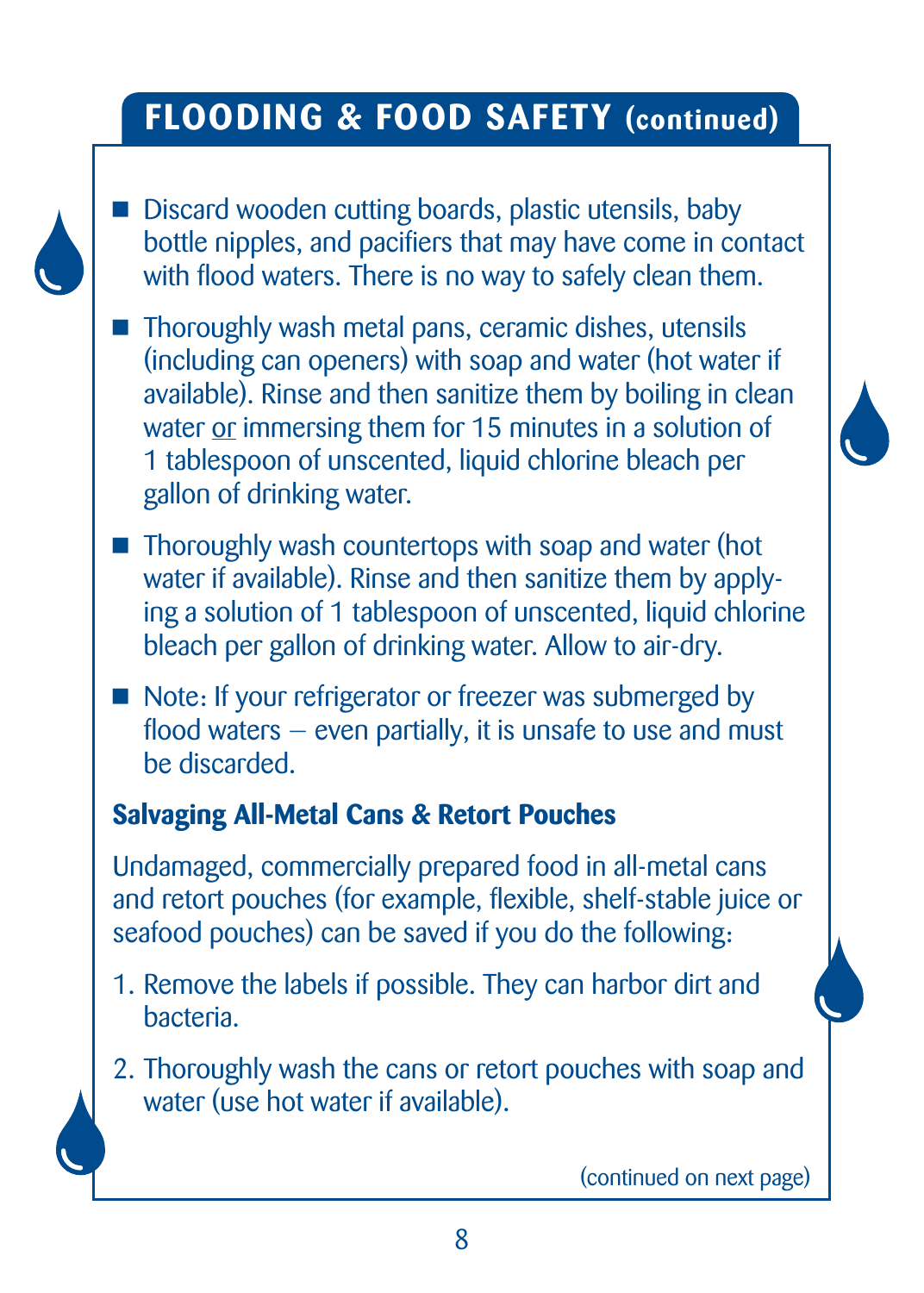## **Flooding & Food Safety (continued)**



- 3. Brush or wipe away any dirt or silt.
- 4. Rinse the cans or retort pouches with water that is safe for drinking (if available). Dirt or residual soap will reduce the effectiveness of chlorine sanitation.
- 5. Then sanitize them by immersion in one of the following ways:
	- Place in water. Allow the water to come to a boil for 2 minutes.

or

- Place in a freshly made solution consisting of 1 tablespoon of unscented, liquid chlorine bleach per gallon of drinking water (or the cleanest, clearest water available) for 15 minutes.
- 6. Allow to air-dry for a minimum of 1 hour before opening or storing.
- 7. Relabel the cans or retort pouches with a marker. Include the expiration date if available.
- 8. Use the food in these reconditioned cans and retort pouches as soon as possible.
- 9. Any concentrated baby formula in reconditioned, all-metal containers must be diluted with clean, drinking water.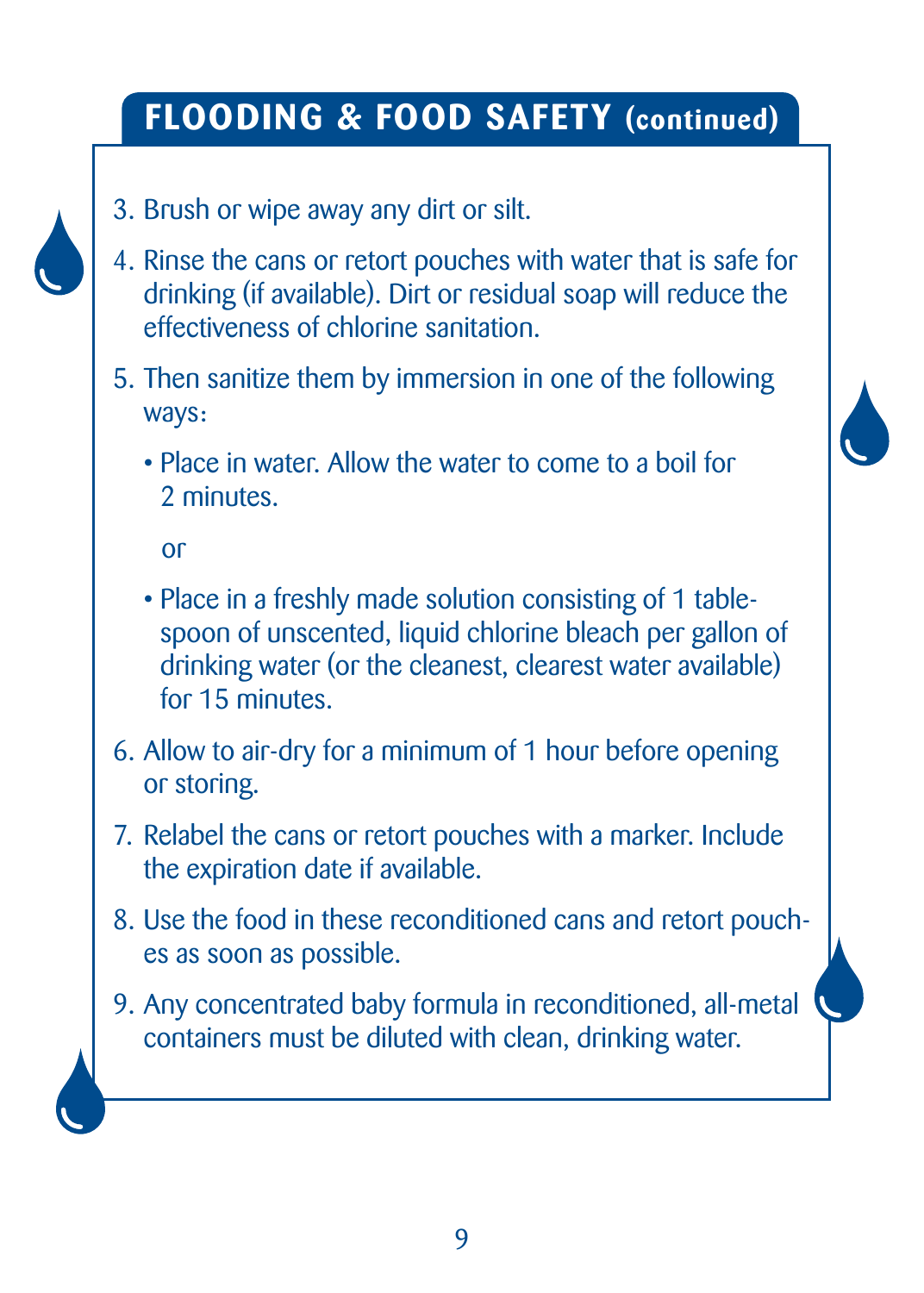## **Fires & Food Safety**

- Discard all food that has been near a fire. Food exposed to fire can be damaged by the heat of the fire, smoke fumes, and fire-fighting chemicals. These fumes and chemicals cannot be washed off food. These include:
	- Foods stored outside the refrigerator, such as bread, fruits, and vegetables.
	- Raw food or food in permeable packaging (cardboard, plastic wrap, etc.).
	- All foods in cans, bottles, and jars. While they may appear to be okay, the heat from a fire can damage the containers and can activate food spoilage bacteria.
	- Foods stored in refrigerators or freezers. Refrigerator seals are not airtight and fumes can get inside.
	- Sanitize cookware exposed to fire-fighting chemicals by washing in soap and hot water. Then submerge for 15 minutes in a solution of 1 tablespoon of unscented, liquid chlorine bleach per gallon of drinking water.

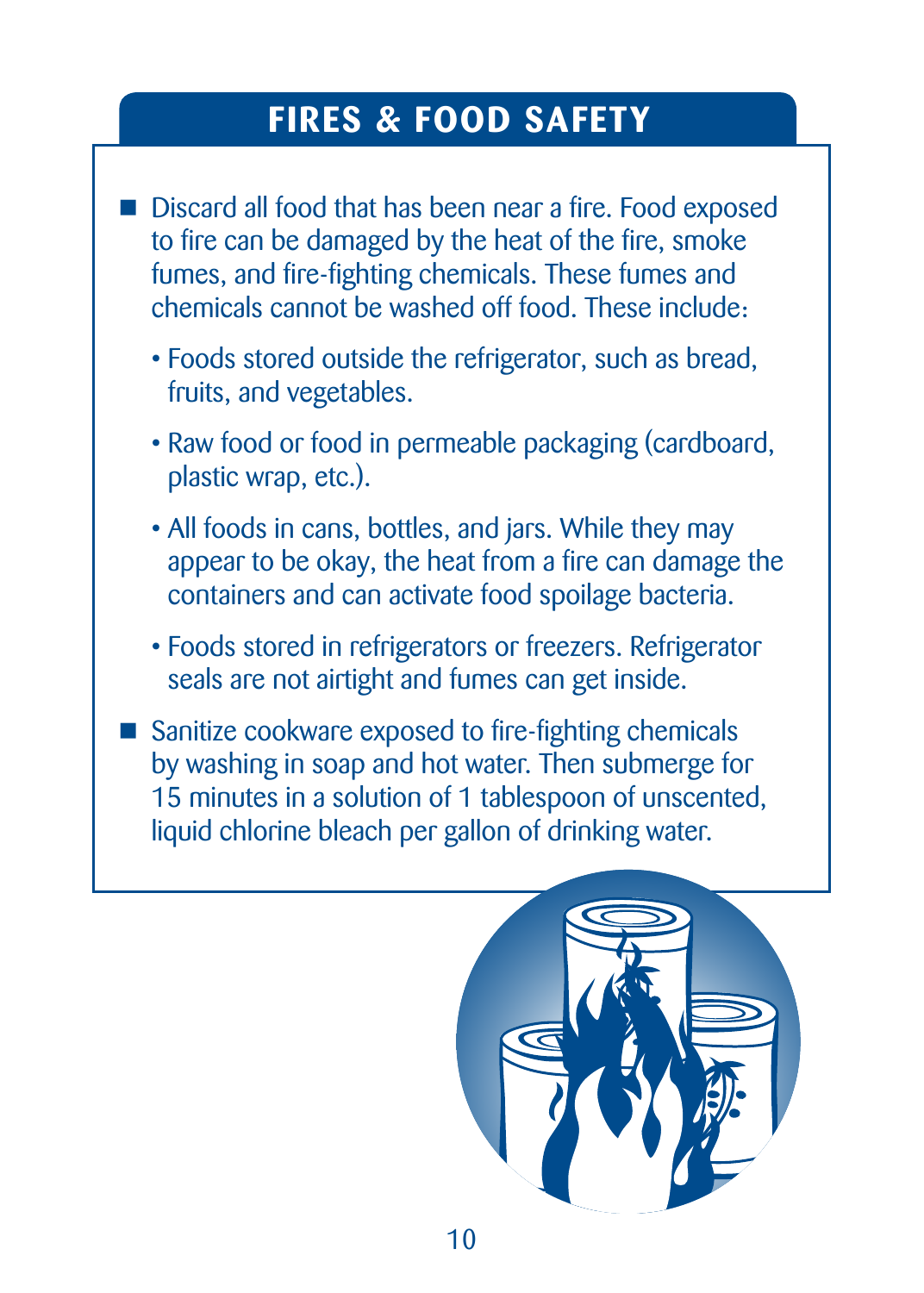For additional information about food safety during an emergency, in English and Spanish, call:

#### **USDA Meat and Poultry Hotline 1-888-MPHotline**

(1-888-674-6854)

Open Monday through Friday from 10 am to 4 pm ET; a live chat is also available (English or Spanish). Listen to timely recorded food safety messages at the same number 24 hours a day.

Go to m.AskKaren.gov

"Ask Karen" a food safety question: askkaren.gov

USDA Food Safety and Inspection Service www.fsis.usda.gov

Other sources of emergency food safety information:

U.S. Food and Drug Administration www.cfsan.fda.gov

Centers for Disease Control and Prevention www.cdc.gov

Federal Emergency Management Agency www.fema.gov

Your local chapter of the American Red Cross or Civil Defense can also offer additional information about emergency management.